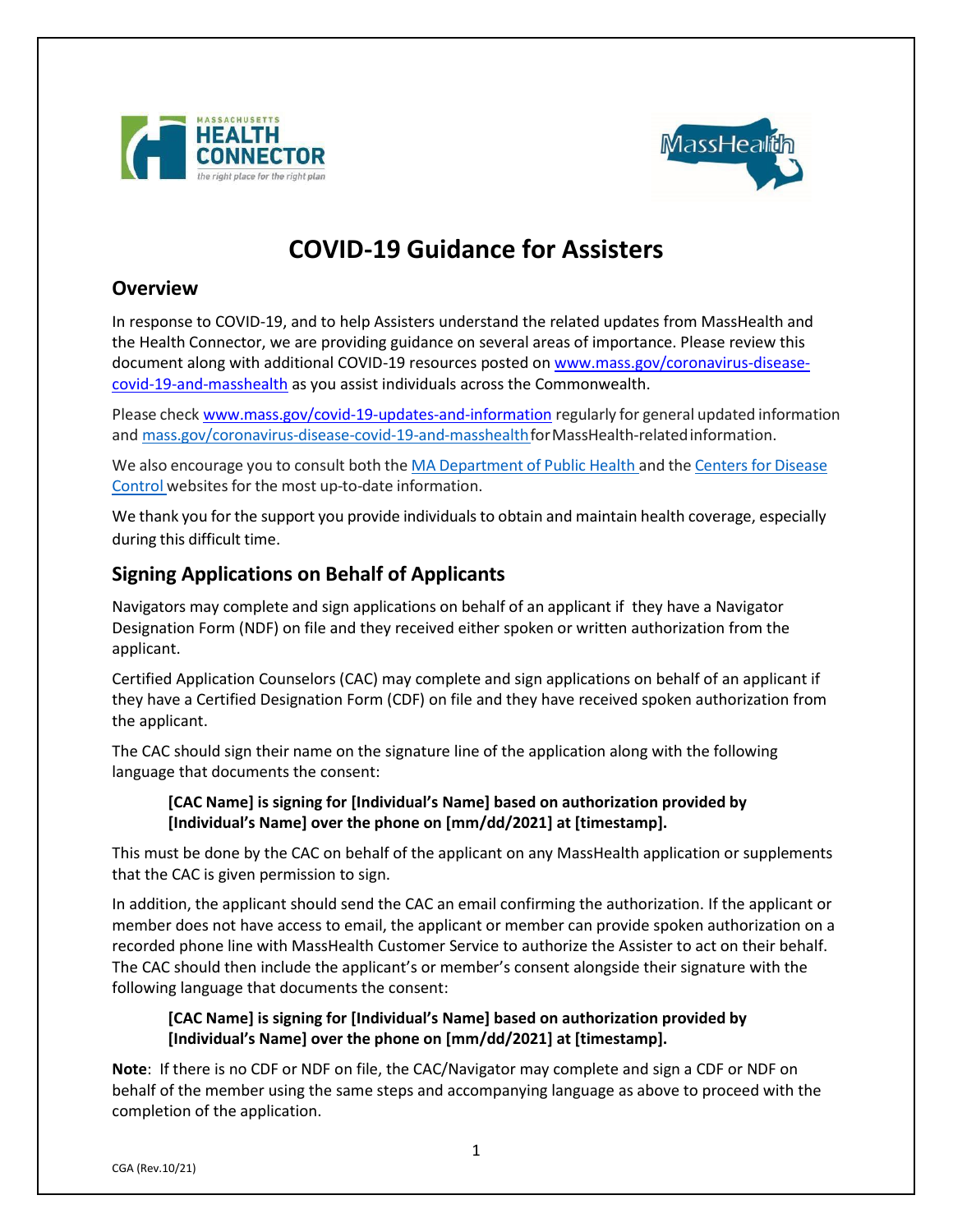# **MassHealth Applications**

Assistersshould remind and encourage individuals of 'social distancing friendly' waysto apply for health and dental benefits at this time.

## **ACA-3**

The fastest way to apply is online at [www.mahealthconnector.org.](http://www.mahealthconnector.org/) It is also a mobile friendly page.

Individuals can also apply by phone with MassHealth Customer Service at (800) 841-2900, TTY (800) 497- 4648.

## **SACA-2**

Mail or fax your filled-out, signed application to

MassHealth Enrollment Center PO Box 290794 Charlestown, MA 02129-0214

Fax: (617) 887-8799

Remind individuals that if they have an Authorized Representative Designation (ARD) form already on file, that they may save time and resources by contacting their ARD and requesting their assistance.

If the member has exhausted these methods, or has expressed an urgent need for your assistance, Assisters should follow the guidance below during the COVID-19 national emergency.

## **MassHealth Renewals and Report a Change**

#### **MassHealth Renewals**

If members are sent a MassHealth renewal, they are encouraged to complete it, but MassHealth will not terminate a member for failure to respond during thistime.

MassHealth members who were sent a MassHealth renewal with a response due date before March 18, 2020, and who failed to respond within the given timeframe may have experienced a decrease in coverage, or termination and should take action to have their coverage re-determined.

Individuals may complete a renewal or a report a change by:

- Phone with Customer Service
- Online at **mahealthconnector.org** if they have a MA Login or Optum Login
- Fax or mail in a paper renewal

Assisters may help individuals complete renewals or report a change if they have access to the Assister Portal.

- The HIX eligibility screen will not show the protected coverage until a day after the determination/change is done.
- The screen will reflect the following message:

#### **"IMPORTANT MESSAGE"**

**This screen may not reflect the coverage protections in effect for all individuals who have MassHealth, Health Safety Net and Children's Medical Security Plan coverage as of March 18, 2020, and for all individuals approved for coverage during the COVID-19 outbreak national emergency and for one month after the emergency period ends.**

**Coverage will only end if an individual requests termination of eligibility or if they are no longer resident of the state.**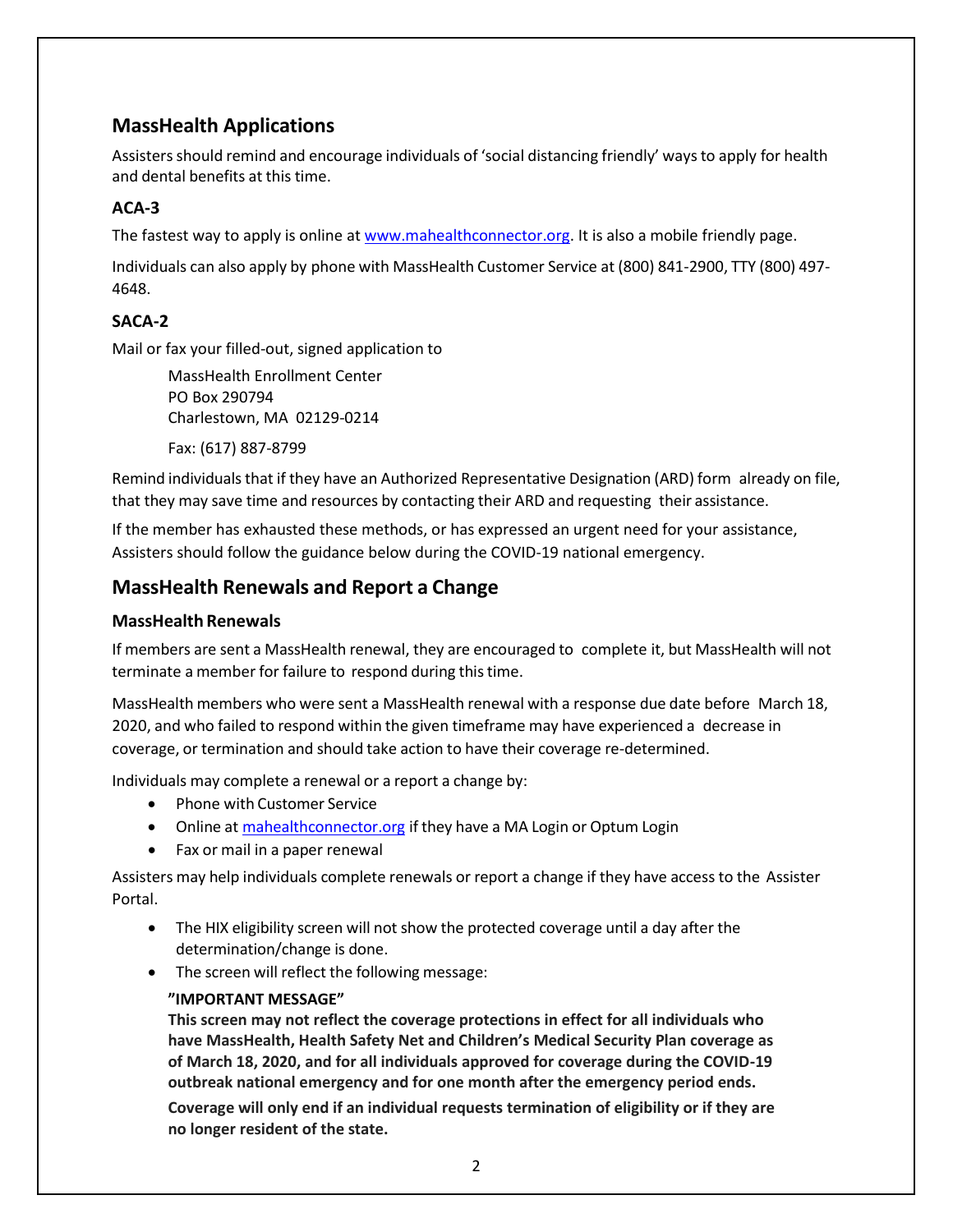MassHealth has revised the COVID-19 guidance effective July 3, 2021, per updated CMS guidance. Under the revised guidelines, benefits will be grouped in tiers. Members will be allowed to move between coverage types if they are in the same tier. Members will remain covered during the federal health emergency but may be downgraded based on regular program determination rules.

**Tier I** – Minimum Essential Coverage (MEC):

- Medicaid and Medicaid Expansion only: Standard, CarePlus, and Family Assistance
- CommonHealth (Medicaid and CHIP)
- Family Assistance (CHIP or State-Funded) and CommonHealth (State-Funded only)
- Medicare Savings Programs (Medicare Buy-In, Senior Buy-In, and QI)

**Tier II** – Non-MEC (with COVID testing and treatment coverage):

- Limited with or without HSN and/or HSN only without ConnectorCare, CMSP with Limited or HSN
- MA has also decided to maintain CMSP coverage and HSN through the end of the federal emergency period, even though these individuals are not subject to continuous coverage requirements and not included in the above group. The exceptions are in the case of temporary 90-day HSN while individual enrolls in ConnectorCare **or** CMSP only, these individuals will be determined using regular program rules.

**Tier III** – Non-MEC with limited benefits:

• HSN with ConnectorCare and CMSP only

**Note:** To continue to receive the best coverage, applicants and members should provide their most current information and report any changes to MassHealth.

## **MassHealth and Health Connector Request for Information**

Individuals may still receive Request for Information (RFI) notices when they apply, renew their application, or report a change. During the COVID-19 national emergency, MassHealth and the Health Connector will follow the federal public health emergency continuous coverage guidelines to establish and maintain an individual's coverage based on their failure to respond to an RFI. Individuals are encouraged to submit their proofs to MassHealth or the Health Connector as soon as they can. Documents can be submitted business as usual through the following channels:

- Document Upload, through the Individual or Assister Portal *- recommended*
- Fax documents to Health Insurance Processing Center
- Mail documents to Health Insurance Processing Center

Please note in-person drop off of applications and supporting documents has resumed. Drop boxes are available at all MassHealth Enrollment Centers. No appointment is required.

Assisters may encounter scenarios in which an applicant fails the identity proofing step in the online application. Typically, CACs can use the IDP Fax Cover Sheet and fax proofs to a designated fax number.

During the COVID-19 national emergency, this process may be interrupted. If Assisters are unable to fax IDP documents, they may help applicants with identity proofing by getting a copy of the applicant's identification and emailing this via secure channels to

[MAhealthconnectorTraining@MassMail.State.MA.US](mailto:MAhealthconnectorTraining@MassMail.State.MA.US) along with the Assister's contact information. This email box will be monitored daily, and ID proofing cases should be resolved within 24 hours ofthe received documentation.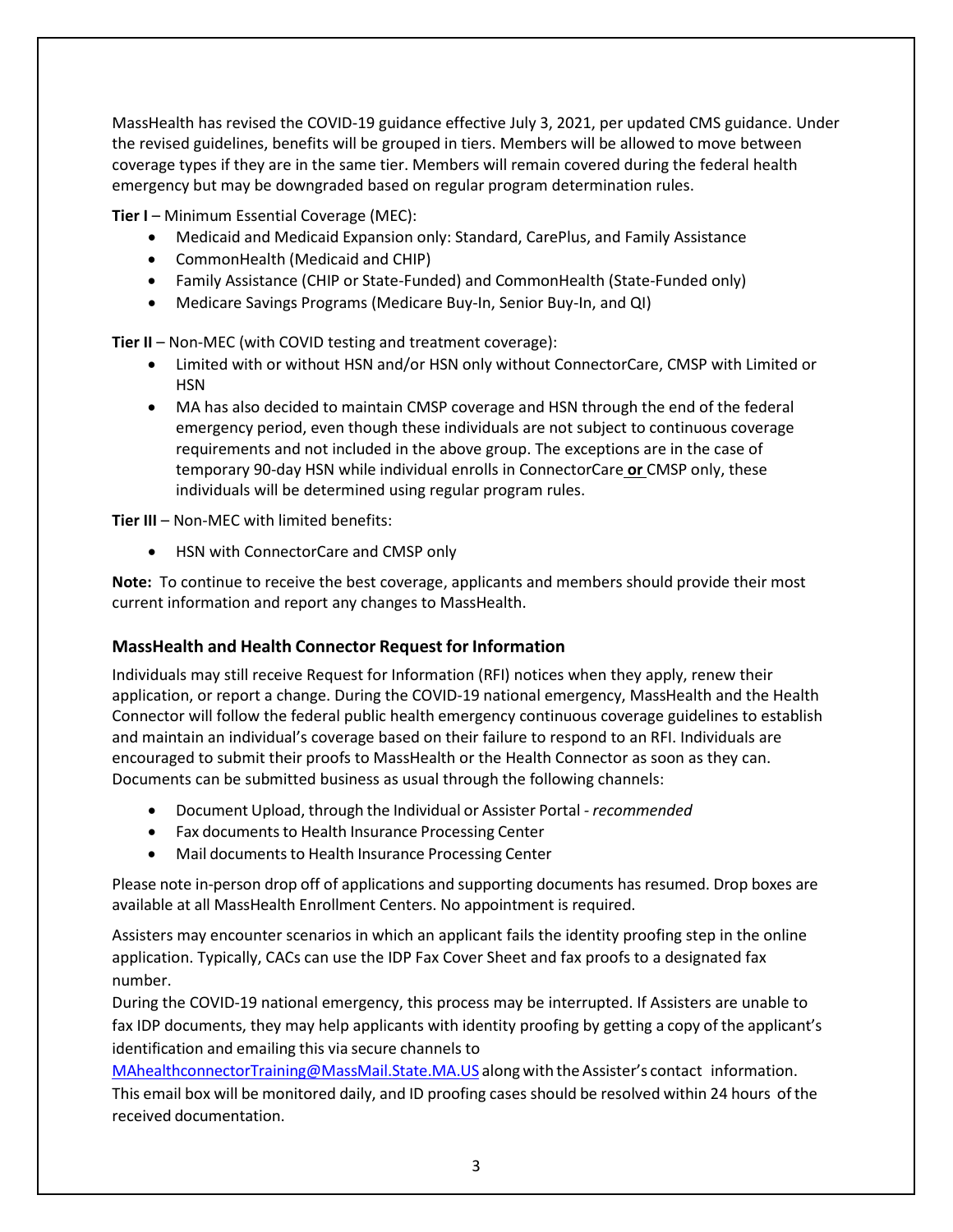CACs will receive a confirmation email once the case has been unlocked.

**Note**: The IDP guidance provided above is for CACs. It does not change the existing process for Navigators. They are allowed to do the IDP process over the phone with members.

#### **MassHealth Health Plan Enrollments**

The following information is specific to Certified Application Counselors. Navigators have a dedicated dropdown on the MassHealth online enrollment form.

CACs may guide MassHealth members through the process ofselecting and enrolling in an Accountable Care Organization (ACO), Managed Care Organization (MCO), or the Primary Care Clinical Plan (PCC Plan) (referred to as "MassHealth managed care plans" in this document) and selecting or changing a PCP. If CACs choose to provide such assistance, they do so at their own discretion and are not providing such assistance on behalf of MassHealth under any contract or agreement.

The MassHealth Choices website [\(MassHealthChoices.com\)](https://masshealthchoices.com/) is the easiest and fastest way for members to learn, compare, and enroll in MassHealth managed care plans. CACs should use this tool when helping members to choose and enroll in a MassHealth managed care plan.

CACs who work for or who are affiliated with 1) a MassHealth managed care plan (MCO or ACO), or 2) a provider who contracts with a MassHealth managed care plan, must inform MassHealth members who they assist that they are part of the MassHealth managed care plan or its network. Doing so is an important part of promoting transparency, protecting the integrity of the enrollment process, and respecting a member's right to make their own enrollment decisions.

When assisting members enrolling into a MassHealth health plan:

- In the "Is this form right for you" section of the online enrollment form, a CAC should select the "I am a Navigator" drop down.
- When it asks for the name, in the "Last Name" field a CAC should add the following text: LASTNAME (CAC – CAC Org)
	- o *Example: CAC is Mary Smith at Happy Health Center, she would enter: SMITH-CAC-Happy Health Center*
- Proceed with form as usual after this.

# **Permission to Share**

CACs and Navigators can sign the Permission to Share Information (PSI) as long as they include the applicant's or member's consent. CACs/Navigators should sign their name on the signature line along with the following language that documents the consent:

#### **[CAC/Navigator Name] is signing for [Individual's Name] based on authorization provided by [Individual's Name] over the phone on [mm/dd/2021] at [timestamp].**

In addition, the applicant should send the CAC/Navigator an email confirming the authorization. If the applicant or member does not have access to email, the applicant or member can provide spoken authorization on a recorded phone line with MassHealth Customer Service to authorize the Assister to act on their behalf. The assister should then include the applicant's or member's consent alongside their signature with the following language that documents the consent:

**[CAC/Navigator Name] is signing for [Individual's Name] based on authorization provided by [Individual's Name] over the phone on [mm/dd/2021] at [timestamp].**